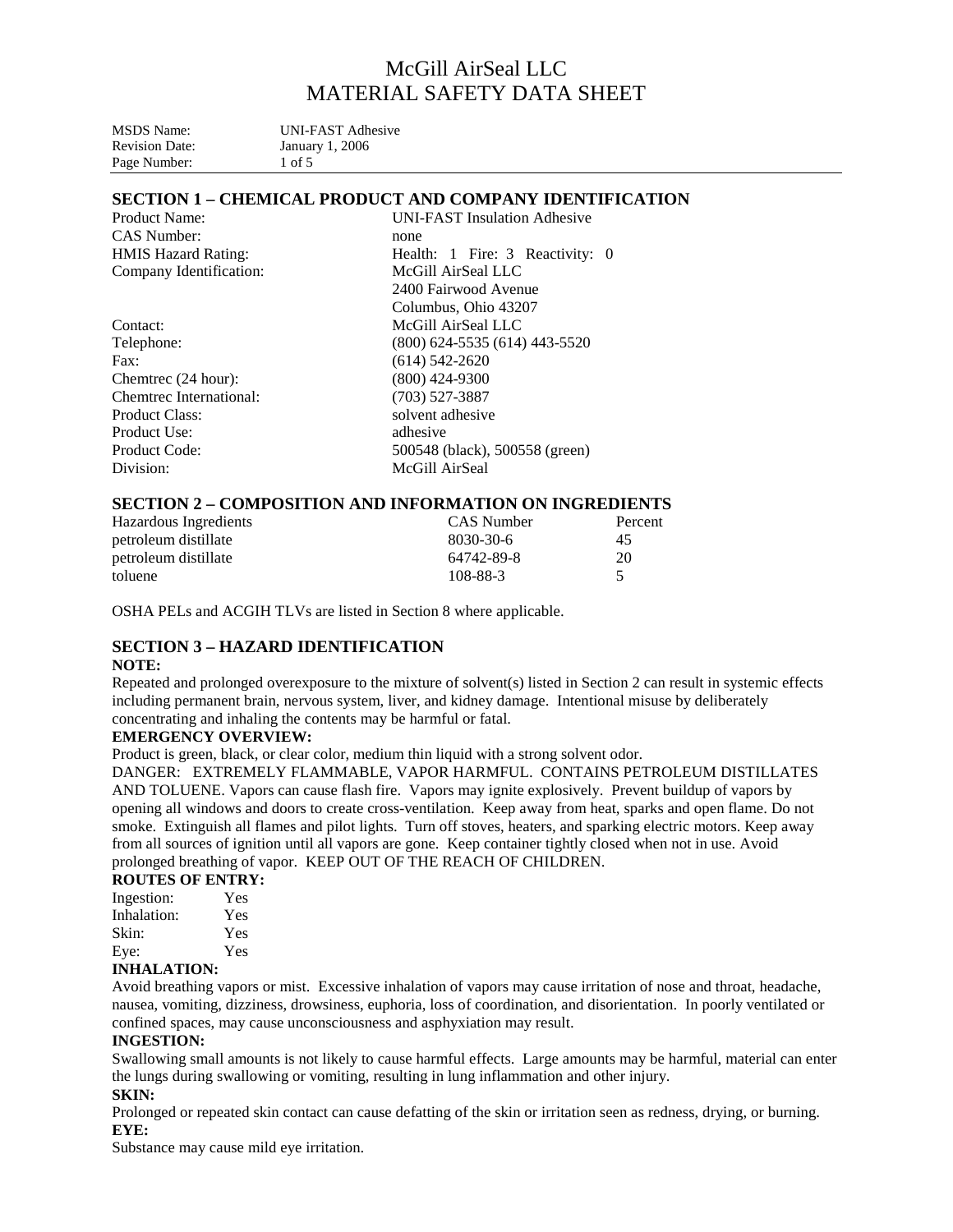MSDS Name: UNI-FAST Adhesive Revision Date: January 1, 2006<br>Page Number: 2 of 5 Page Number:

## **MEDICAL CONDITIONS AGGRAVATED BY EXPOSURE:**

Preexisting neurological conditions, skin disorders, and respiratory disease.

#### **CARCINOGENICITY:**

IARC: No NTP: No OSHA: No

## **TARGET ORGANS:**

Prolonged or repeated overexposure may cause eye, skin, respiratory system, central nervous system, and peripheral nervous system damage.

## **SECTION 4 – FIRST AID MEASURES**

#### **INHALATION:**

Remove to fresh air. If not breathing, give artificial respiration. If breathing is difficult, administer oxygen. If difficulty persists seek medical attention.

#### **INGESTION:**

Call poison control center immediately. Follow their specific instructions. Do not induce vomiting. Material is an aspiration hazard. If unconscious, place on side with head down and seek medical attention.

#### **SKIN:**

Wash with soap and water. Contact a physician if irritation develops or persists.

#### **EYE:**

Hold eyelids apart and flush with plenty of water for at least 15 minutes. Seek medical attention.

## **SECTION 5 – FIRE-FIGHTING MEASURES**

| Flammability Class (OSHA): | ШB.                        |
|----------------------------|----------------------------|
| <b>Flash Point:</b>        | $-14\text{°F}$             |
|                            | C.C.                       |
| Explosive Range:           | Lower explosive limit 1.0% |
|                            | Upper explosive limit 7.0% |

Vapors can travel back to the source of ignition. Flammable liquid. Can form explosive mixtures at temperatures at or above the flashpoint. Material is volatile and gives off vapors which may travel along the ground or be moved by ventilation and be ignited by pilot lights, electric motors, sparks, smoking, and other sources of ignition even far from the material handling area. Never use a welding or cutting torch on or near drums, even empty, because product can ignite explosively.

## **EXTINGUISHING MEDIA:**

Use regular foam, carbon dioxide, dry chemical. Water may be ineffective, but can be used to keep fire exposed containers cool until fire is out.

#### **HAZARDOUS COMBUSTION PRODUCTS:**

Carbon monoxide, carbon dioxide, and various hydrocarbons may be released during combustion.

#### **FIRE FIGHTING PROCEDURES:**

Can burn in a fire, releasing toxic vapors. Firefighters should be equipped with self-contained breathing apparatus operated in positive pressure demand mode with appropriate turn out gear and chemical resistant protective equipment.

## **SECTION 6 – ACCIDENTAL RELEASE MEASURES**

## **CONTAINMENT TECHNIQUES:**

Small Spill: Absorb liquid with absorbent material and transfer to a closed metal container. Keep away from drains. Large Spill: Eliminate all sources of ignition (flares, flames, pilot lights, electrical sparks), ventilate area, people without protective equipment should be excluded from the area of the spill, prevent spill from entering drains, sewers, streams, or other bodies of water, stop spill at source, dike area to contain spill, absorb all absorbents, transfer to closed metal container.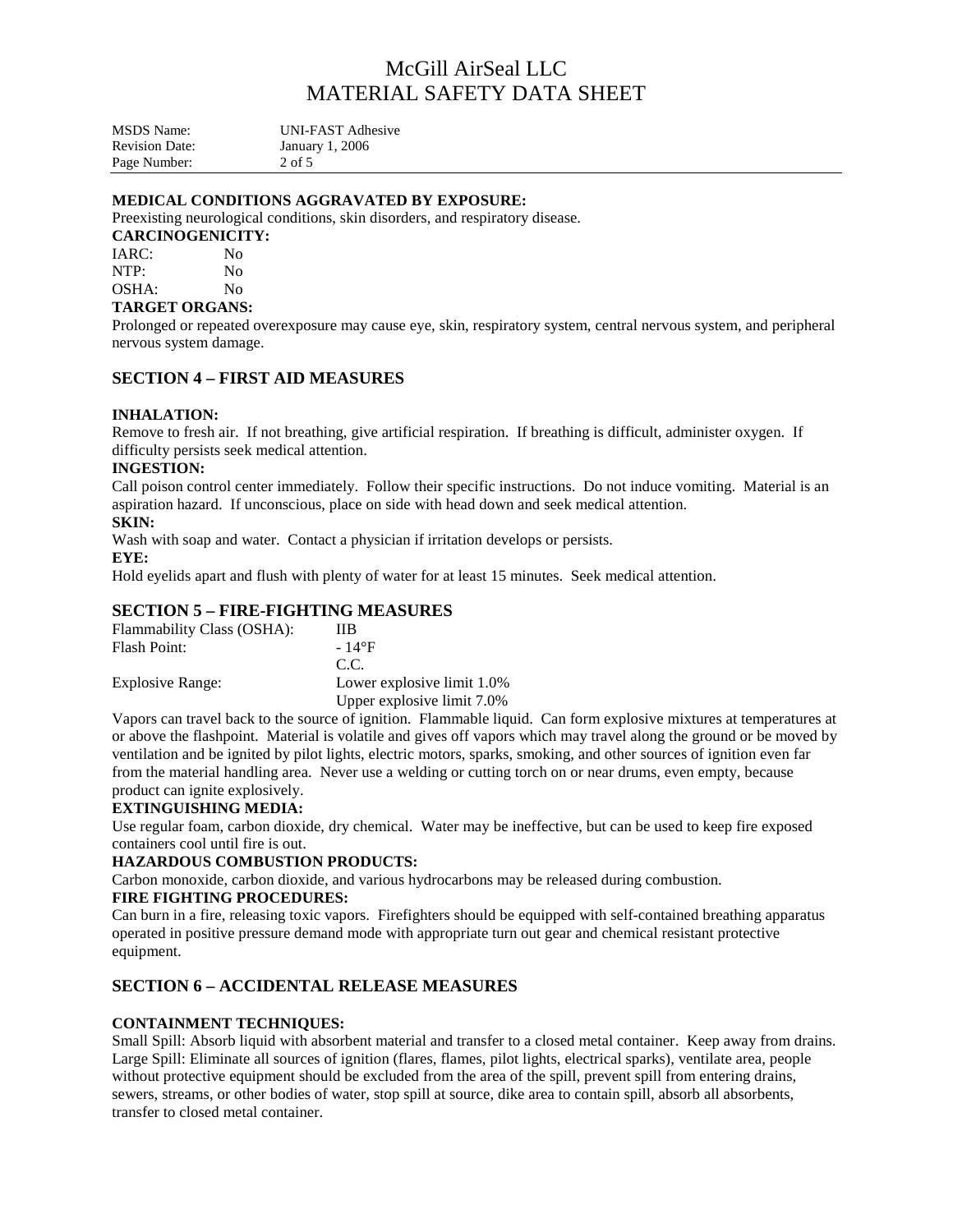| <b>MSDS</b> Name:     | <b>UNI-FAST Adhesive</b> |
|-----------------------|--------------------------|
| <b>Revision Date:</b> | January 1, 2006          |
| Page Number:          | 3 of 5                   |

## **SECTION 7 – HANDLING AND STORAGE**

#### **HANDLING:**

Keep away from heat, sparks, and flame. Use only in areas ventilated with enough air movement to remove vapors and prevent vapor buildup. Vapors can be easily ignited. Avoid contact with eyes and skin. Avoid prolonged breathing of vapors. Avoid breathing of overspray adhesive during spray application. Keep container closed when not in use.

### **STORAGE:**

Keep away from sources of ignition. Store between  $+50^{\circ}$ F and  $+100^{\circ}$ F. Store large quantities in buildings designed and protected for storage of NFPA Class 2-B flammable materials.

## **SECTION 8 – EXPOSURE CONTROLS AND PERSONAL PROTECTION**

Occupational Exposure Limits

|                              | <b>ACGIH TLV</b> | ACGIH TLV-C     | <b>ACGIH STEL</b> | <b>OSHA STEL</b> | <b>OSHA PEL</b> |
|------------------------------|------------------|-----------------|-------------------|------------------|-----------------|
| Petroleum<br>distillate (CAS | $200$ ppm        | Not established | Not established   | Not established  | $500$ ppm       |
| $#8030-30-6$                 |                  |                 |                   |                  |                 |
| Petroleum<br>distillate (CAS | $400$ ppm        | Not established | Not established   | Not established  | $400$ ppm       |
| $\#$ 64742-89-8)             |                  |                 |                   |                  |                 |
| Toluene                      | $100$ ppm        | Not established | Not established   | Not established  | $500$ ppm       |

## **ENGINEERING CONTROLS:**

Use an operating spray booth if at all possible. If not, provide other local exhaust to prevent vapor buildup. If adequate ventilation cannot be maintained consult your local safety equipment dealer for an appropriate respirator for your application needs.

#### **OTHER:**

Facilities storing or utilizing any chemical should be equipped with an eyewash facility and a safety shower. To prevent prolonged or repeated skin contact, wear impervious clothing and boots. Launder clothing before reuse.

## **RESPIRATORY PROTECTION:**

Use an operating spray booth if at all possible. If not, provide other local exhaust to prevent vapor buildup. Where exposure limits may be exceeded, select a NIOSH approved respirator with appropriate Protection Factor and cartridge for the specific contaminants. Follow requirements for respiratory protection in OSHA 1910.134.

#### **EYE PROTECTION:**

Chemical splash goggles (ANSI Z87.1 or approved equivalent) or face shield to prevent eye contact.

#### **SKIN PROTECTION:**

Where skin contact can occur wear impervious gloves.

## **SECTION 9 - PHYSICAL AND CHEMICAL PROPERTIES**

| medium thin liquid         |
|----------------------------|
| green, black, or clear     |
| solvent                    |
| slight                     |
| not applicable             |
| $140^{\circ}F$             |
| 2.6 (Butyl Acetate $= 1$ ) |
| 70%                        |
| 0.78                       |
| $528 \text{ g}/l$          |
|                            |

## **SECTION 10 – STABILITY AND REACTIVITY**

| Stability:                | This product is stable.                  |
|---------------------------|------------------------------------------|
| Hazardous polymerization: | Hazardous polymerization will not occur. |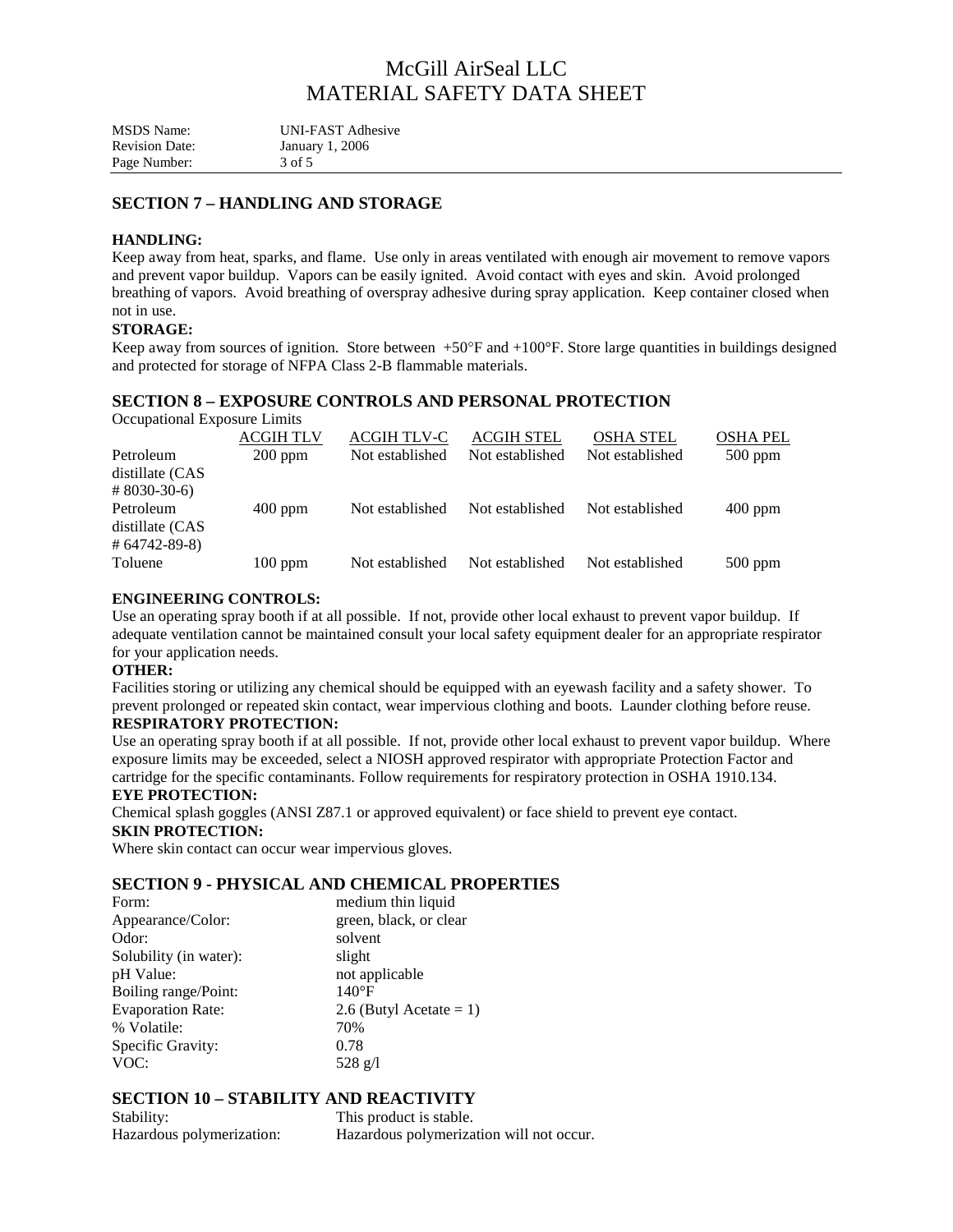MSDS Name: UNI-FAST Adhesive<br>Revision Date: January 1, 2006 January 1, 2006<br>4 of 5 Page Number:

# **CONDITIONS TO AVOID:**

Heat, sparks, open flames **INCOMPATIBILITY:**  Strong oxidizing agents, acids and bases. **HAZARDOUS DECOMPOSITION PRODUCTS:**  Carbon monoxide, carbon dioxide, various hydrocarbons

# **SECTION 11 – TOXICOLOGICAL INFORMATION**

## **SIGNS AND SYMPTOMS OF EXPOSURE:**

Stomach or intestinal upset, nausea, vomiting, diarrhea, irritation of nose, throat, or airways, central nervous system depression, dizziness, drowsiness, weakness, fatigue, headache, or unconsciousness.

#### **SECTION 12 – ECOLOGICAL INFORMATION**

This formulation has not been tested for environmental effects.

# **SECTION 13 – DISPOSAL CONSIDERATIONS**

#### **WASTE DISPOSAL**

Commercial incineration with destruction efficiency of 99.99% or reclamation is preferred, otherwise dispose of in accordance with all applicable federal, state, and local regulations. U.S. EPA Hazardous Waste Number D001 (ignitable).

#### **CONTAINER DISPOSAL**

Disposal of this container should comply with all applicable federal, state, and local regulations. Never use a welding or cutting torch on or near drums, even empty because product can ignite explosively.

## **SECTION 14 – TRANSPORT INFORMATION**

| For all shipments of 5 gallon pail:  |                                                  |
|--------------------------------------|--------------------------------------------------|
| <b>UN Number:</b>                    | UN1133                                           |
| UN Pack Group:                       | Н                                                |
| <b>UN Class:</b>                     | 3                                                |
| ICAO/IATA:                           | 3                                                |
| <b>IMDG Class:</b>                   | 3                                                |
| <b>Shipping Name:</b>                | Flammable Adhesive containing a Flammable Liquid |
| For all shipments of 52 gallon drum: |                                                  |
| <b>UN Number:</b>                    | UN1133                                           |
| UN Pack Group:                       | Н                                                |
| <b>UN Class:</b>                     | 3                                                |
| ICAO/IATA:                           | 3                                                |
| <b>IMDG Class:</b>                   | 3                                                |
| <b>Shipping Name:</b>                | Flammable Adhesive containing a Flammable Liquid |

Packaging may not be approved for shipping by air. Contact McGill AirSeal for further information.

# **SECTION 15 – REGULATORY INFORMATION**

#### **SARA TITLE III SECTION 313:**

This product contains the following toxic chemicals subject to the reporting requirements of Section 313 of the Emergency Planning and Community Right to Know Act of 1986 and of 40 CFR 372:

| <b>Chemical Name</b> |  |  | <b>CAS</b> Number | Percent |
|----------------------|--|--|-------------------|---------|
| Toluene              |  |  | 108-88-3          |         |